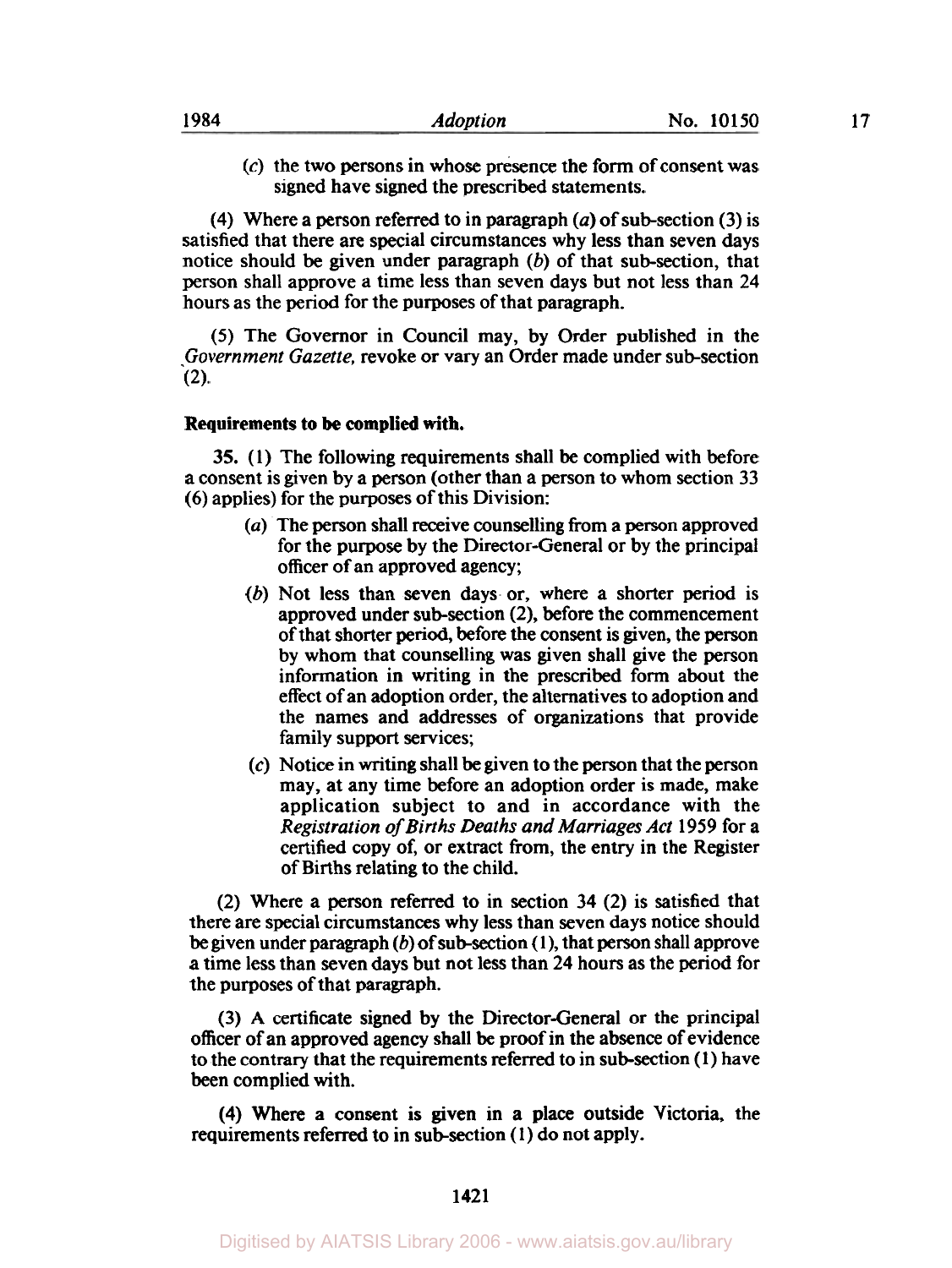# **Consent by guardian under section 33 (6).**

**36.** A consent by a person who is a guardian, or the delegate of a guardian, of a non-citizen child to whom section **33** (6) applies is given in accordance with this Division where the person has signed the prescribed form of consent and **a** declaration that the person believes on reasonable grounds that-

- $(a)$  each of the parents of the non-citizen child-
	- (i) has given consent, in accordance with the law of the place of residence of that parent or of the non-citizen child immediately before the non-citizen child began the journey to Australia, to the adoption of the non-citizen child and has not revoked that consent; or
	- (ii) is dead or cannot after reasonable inquiry be found; or
- $(b)$  circumstances exist by reason of which the consent of a parent could be dispensed with if the consent of the parent were required under this Act.

#### **Consent subject to conditions.**

**37.** (1) A consent by a parent to the adoption of a child in which the wish is expressed under section 50 that the child be adopted within the Aboriginal community may be made subject to a condition that that parent, and such relatives of the child as are specified in the consent and members of the Aboriginal community to which the child belongs have a right of access in accordance with the prescribed terms to the child.

**(2)** Where the Director-General or the principal **officer** of an approved agency, as the case may **be,** is unable to find a person or persons suitable to adopt a child to whom a consent given subject to a condition under this section applies, the Director-General or principal officer shall, by notice in writing in the prescribed form, inform the parent by whom the consent was given of the inability and that the parent may, within 28 days after the notice is given, by notice in writing served on the Registrar of the County Court, vary the conditions or may revoke the consent.

**(3)** After the expiration of the period of **28** days after a notice is given under sub-section **(2),** the Director-General or the principal officer may, unless the condition has been varied or any consent given to the adoption of the child has been revoked, make application to the Court for the revocation or alteration of the conditions to which a consent is subject under this section.

**(4)** The Court may make such order **as** it thinks fit on an application under sub-section **(3)** where it is satisfied that the Director-General or the principal officer has taken such steps as are reasonable in the circumstances to satisfy the conditions to which the consent was subject and has received and considered a report **from** an Aboriginal agency within the meaning of section 50.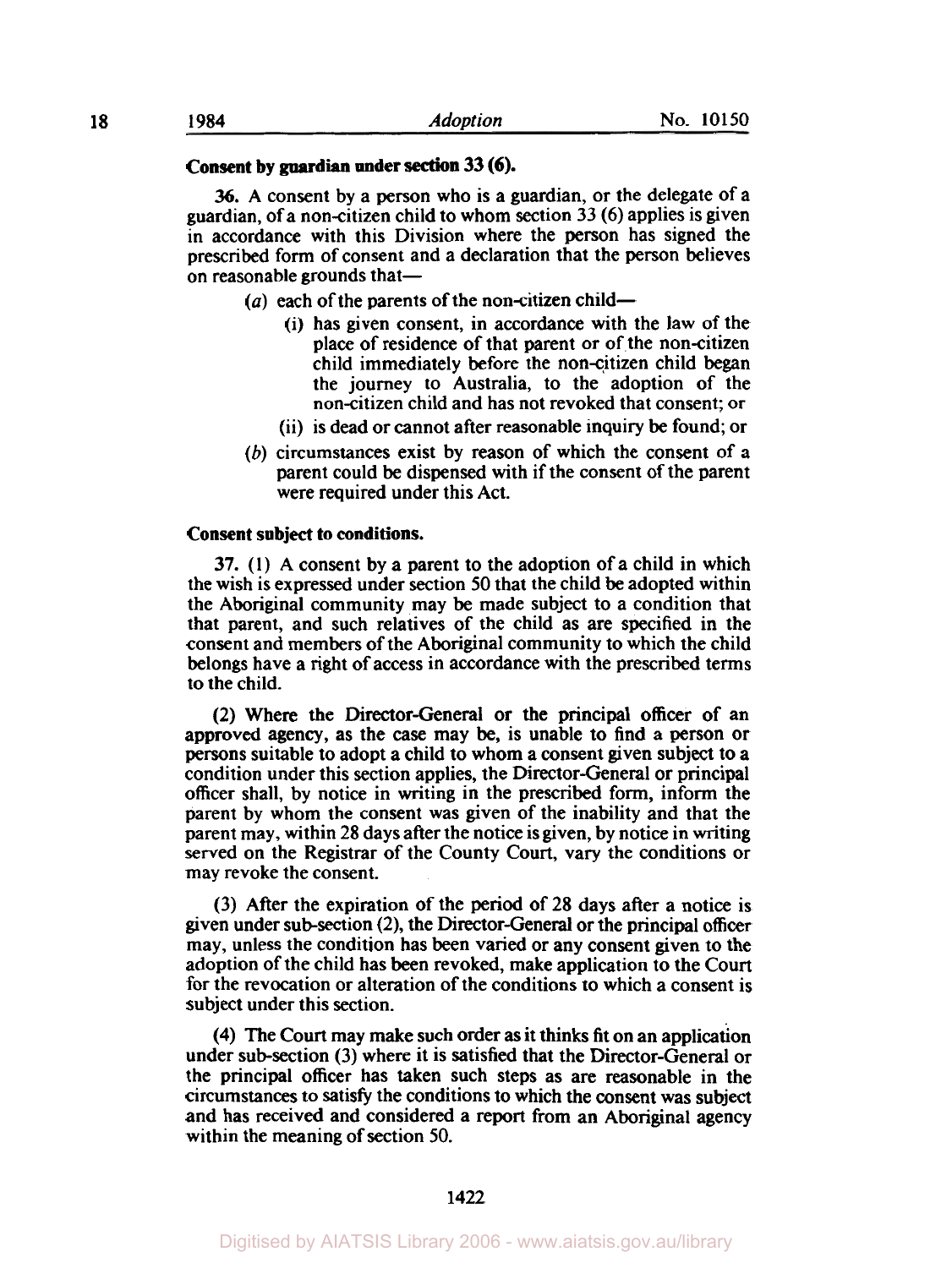# Revocation of consent on notice of inability to place child.

38. (1) Where a person has given consent for the purposes of this Division and the Director-General or principal officer is of the opinion that it is no longer possible to place the child with a proposed adoptive parent or proposed adoptive parents, the Director-General or principal officer shall give notice in writing to that effect to each person who has given such consent and shall, in the notice, inform the person of the right to revoke the consent within the period of 56 days after the giving of the notice.

**(2)** Where a person to whom a notice relating to a child is given under sub-section (1) does not revoke the consent within the period referred to in that sub-section, the consent is revoked upon the Director-General or principal officer ceasing to be the guardian of the child by reason of the operation of section 46 (1)  $(e)$ .

## Consents to **be** construed as general consents.

39. (1) Subject to sub-section (2) and except as provided in section **37,** a consent to the adoption of a child shall, for the purposes of this Act, be construed as a consent to the adoption of the child by any person or persons on whose application an adoption order may be made under this Act in respect of the child and shall be a valid consent notwithstanding that an application in respect of the child has not been made or contemplated or, if application has been so made, that the person giving the consent does not know the identity of the applicant or applicants.

**(2)** A consent to the adoption of a child by a relative of the child, or by a spouse of a parent of the child, shall be construed as a consent to the adoption of the child by that relative or spouse only.

### Consents given under **law** of another State or a Territory.

# **40.** Where-**- No. 7147, s. 25.**

- *(a)* a person whose consent to the adoption of a child is required by section **33** has, in accordance with the law of another State or of a Territory, duly signed an instrument of consent to the adoption of the child; and
- *(b)* the consent evidenced by the instrument of consent has not been revoked in accordance with the law of that other State or Territory-

that instrument of consent shall, for the purposes of this Act, be deemed to be an instrument executed in accordance with this Division evidencing a consent, in accordance with section **33 (1),** to the adoption of the child.

**No. 7147 s. 24.**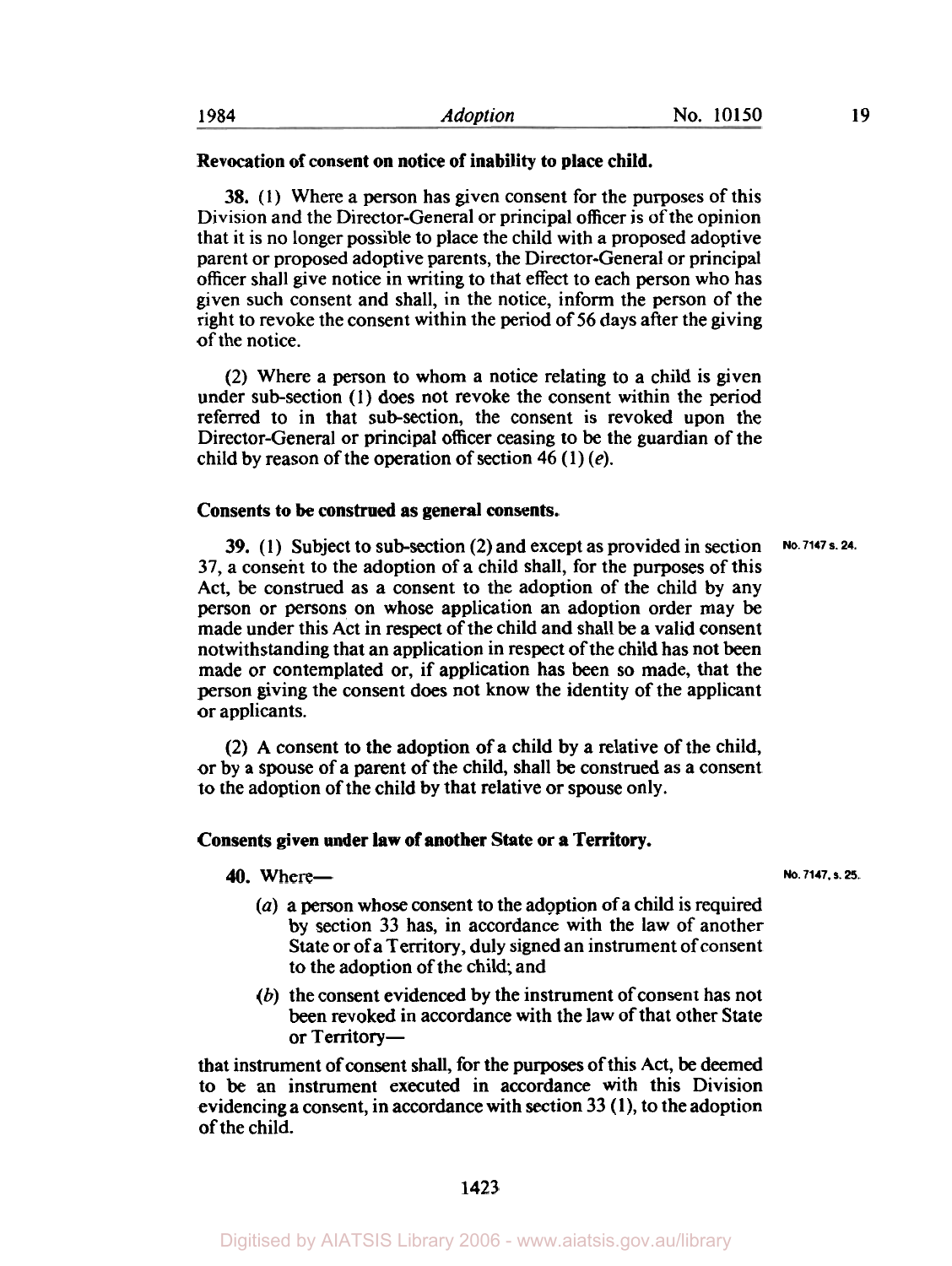# Revocation of consents.

**No. 7147. a.** *26.* 

**41.** (1) A consent to the adoption of a child given for the purposes of this Act by a person may be revoked by notice in writing served on the Registrar of the County Court before-

- *(a)* the expiration of 28 days after the date on which the instrument of consent was signed or, where before the expiration of that period, the person has, by instrument in writing in the prescribed form and attested as prescribed, declared that the period be extended by not more than fourteen days, before the expiration of that extended period;
- $(b)$  where a notice has been given to that person under section 37 (2), the expiration of 28 days after the giving of that notice; or
- **(c)** where a notice has been given to that person under section 38, the expiration of *56* days after the giving of that notice-

# and not otherwise.

(2) Service of a notice on the Registrar of the County Court under sub-section (1) shall be effected by delivering it personally or by sending it to the Registrar by certified mail at such address as is prescribed.

(3) Upon receiving notice in writing of the revocation of a consent to the adoption of a child, the Registrar of the County Court shall forthwith notify the Director-General or, where the principal officer of an approved agency is the guardian of the child under this Act, that principal officer of the receipt of the notice.

# Defective consents.

**No. 7147. S.** *28.* 

**42.** (1) The Court shall not make an adoption order in reliance on a consent given or purporting to have been given by a person if it appears to the Court that—

- *(a)* the consent was not given in accordance with this Act;
- (b) the consent was obtained by fraud or duress:
- **(c)** the consent was revoked at a time when it had not become irrevocable;
- (d) the instrument of consent has been altered in a material particular without authority;
- (e) the person giving or purporting to give the consent was not, when the instrument of consent was signed, in a fit condition to give the consent or did not understand the nature of the consent; or
- *(f)* the instrument of consent was signed before the birth of the child.

(2) The Court shall not make an adoption order in reliance on an instrument of consent signed by a parent of the child within the prescribed period after the birth of the child.

1424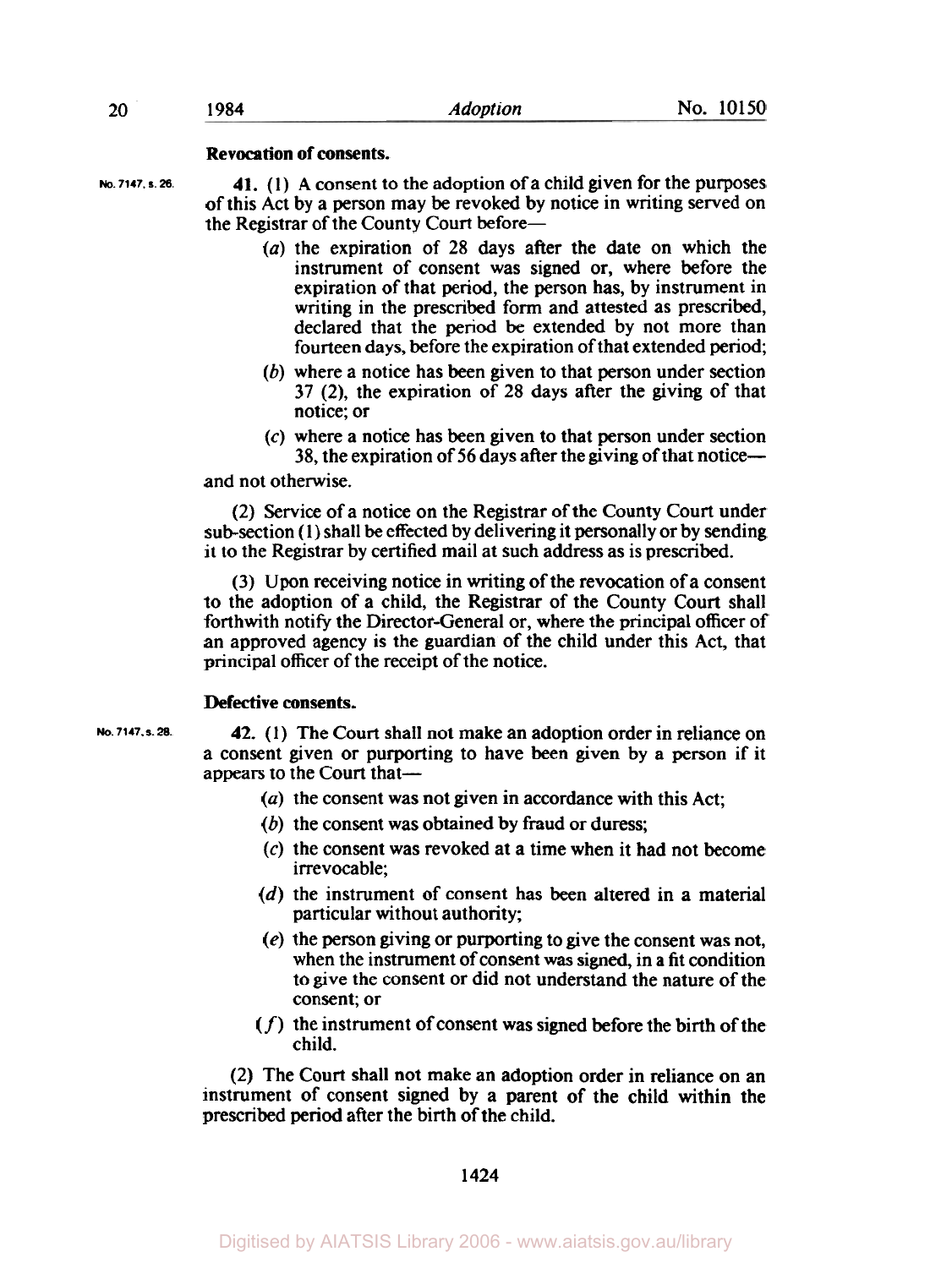(3) In sub-section (2), "prescribed period" means fourteen days or, where the Court has ordered that it is in the best interests of the child that a shorter period be applied, that shorter period.

(4) Notwithstanding subsections (1) and **(2),** any consent to the adoption of the child validly given before the commencement of this section pursuant to the *Adoption* of *Children Act* 1964 shall be valid and effectual for the purposes of this Act.

# **Court may dispense with consents.**

**43.** (1) The Court may dispense with the consent of a person (other No. 7147, s. 29. than a guardian under section 33 (6)) to the adoption of a child where the Court is satisfied-

 $(a)$  that the person cannot, after reasonable inquiry, be found;

- $(b)$  on evidence given in accordance with sub-section  $(3)$  that the person is, and is unlikely to cease to be, in such a physical or mental condition as not to be capable of properly considering the question whether the person should give consent;
- (c) that the person has abandoned, deserted, persistently neglected or ill-treated the child;
- *(d)* that the person has seriously ill-treated the child to the extent that it is unlikely that the child would accept, or be accepted by the person within, the family of that person;
- (e) that the person has, for a period of not less that one year, failed, without reasonable cause, to discharge the obligations of a parent of the child;
- *(f)* that the person has such a physical or mental disability or is otherwise **so** impaired that the person would be unable to meet the needs of the child;
- **(g)** that for any reason the child is unlikely to be accepted into, or to accept,' a family relationship with the person; or
- *(h)* that there are any other special circumstances by reason of which, in the interests of the welfare of the child, the consent may properly be dispensed with.

(2) For the purposes of paragraph  $(a)$  of sub-section (1), where, for the purposes of obtaining the consent of a person to the adoption of a child, the Court is satisfied that-

- (a) a letter seeking that consent has been sent by certified mail addressed to that person;
- (b) a letter seeking that consent has been sent by certified mail addressed to that person at the address of such other person (if any) as the Director-General or principal officer of an approved agency believes may know where the first-mentioned person may be found;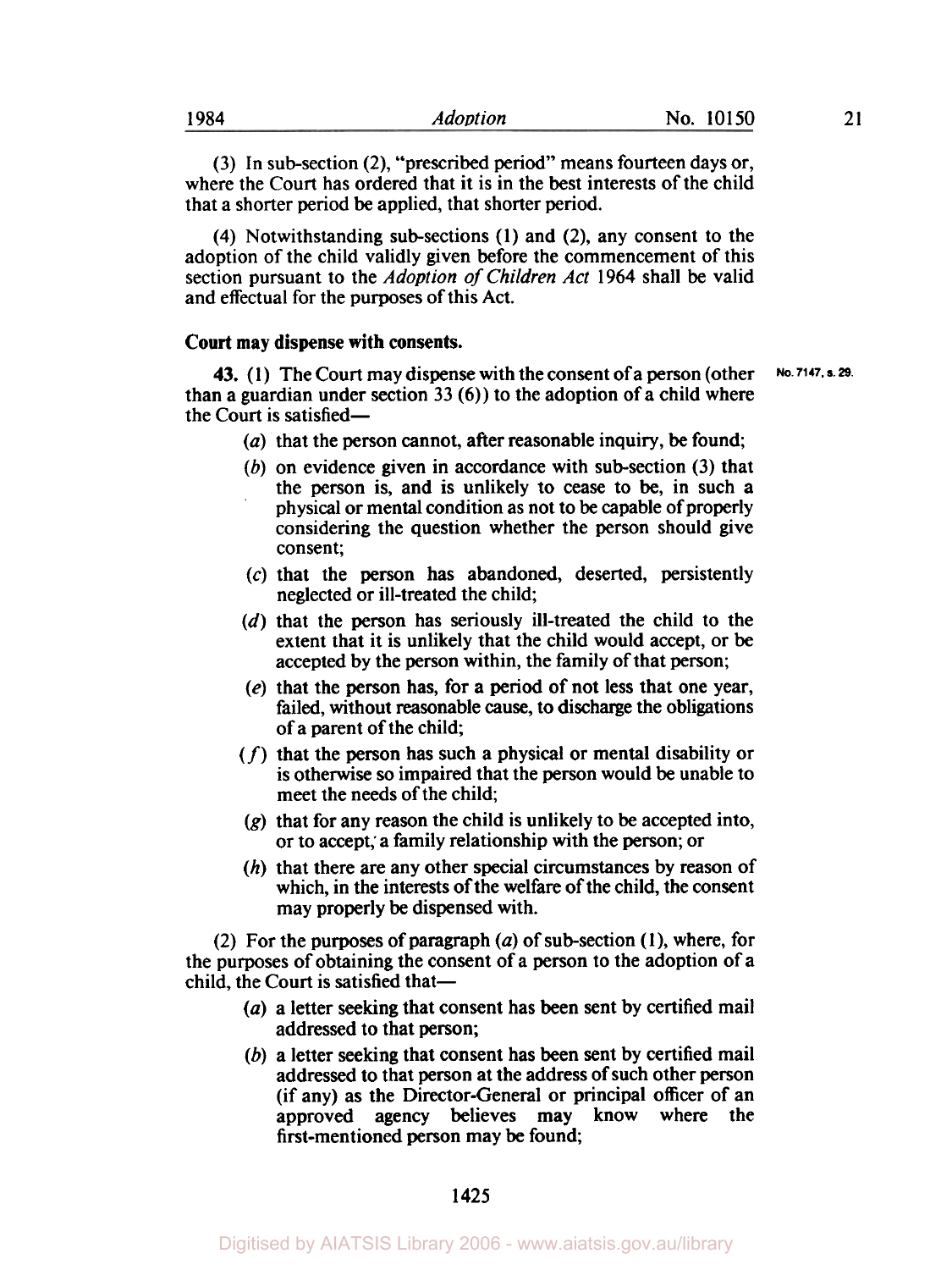- (c) the Director-General or principal officer of an approved agency is satisfied that the address of that person cannot be found on a roll of electors under the *Commonwealth Electoral Act* 19 **18** of the Commonwealth as amended and in force for the time being;
- $(d)$  notice to the person that consent of the person is sought has been published in a newspaper circulating generally in the area where the last known place of residence of the person is situated; and
- $(e)$  enquiries have been made of such persons, bodies, agencies and government departments as might reasonably be expected to have known where that person may be found-

and the Court is satisfied that the Director-General or principal officer has been unable to find that person and that such other enquiries as the Court may determine have been made, the Court shall determine that reasonable inquiry has been made for that person and that the person cannot be found.

(3) For the purposes of paragraph  $(b)$  of sub-section  $(1)$ , the evidence required is a certificate signed by not less than two duly qualified medical practitioners certifiying as to the matters referred to in that paragraph.

(4) In order to facilitate the making of arrangements with a view to the adoption of a child, the Court may, on application by or on behalf of the Director-General or the principal officer of an approved agency, make an order under this section dispensing with the consent of a person whose consent is required to the adoption of the child before an application for an adoption order has been made in respect of the child or before proposed adoptive parents have been selected for the child, and any order under this section may have effect for the purposes of any application for an adoption order that may subsequently be made by any person under this Act.

*(5)* An order under subsection (4) may, on application by or on behalf of the Director-General, the principal officer of an approved agency or the person whose consent was dispensed with, be revoked by the Court at any time before the making of an adoption order in respect of the child.

#### **Person who gives consent to be given notice of certain events.**

**44.** (1) Where a person (other than a person to whom section 33 (6) applies) has given consent for the purposes of this Division, the Director-General or principal officer shall within seven **days** after the Occurrence of each of the following events, give notice in writing to the person of that event:

*(a)* The expiration of the period under section 41 **(1)** *(a)* during which consent may be revoked;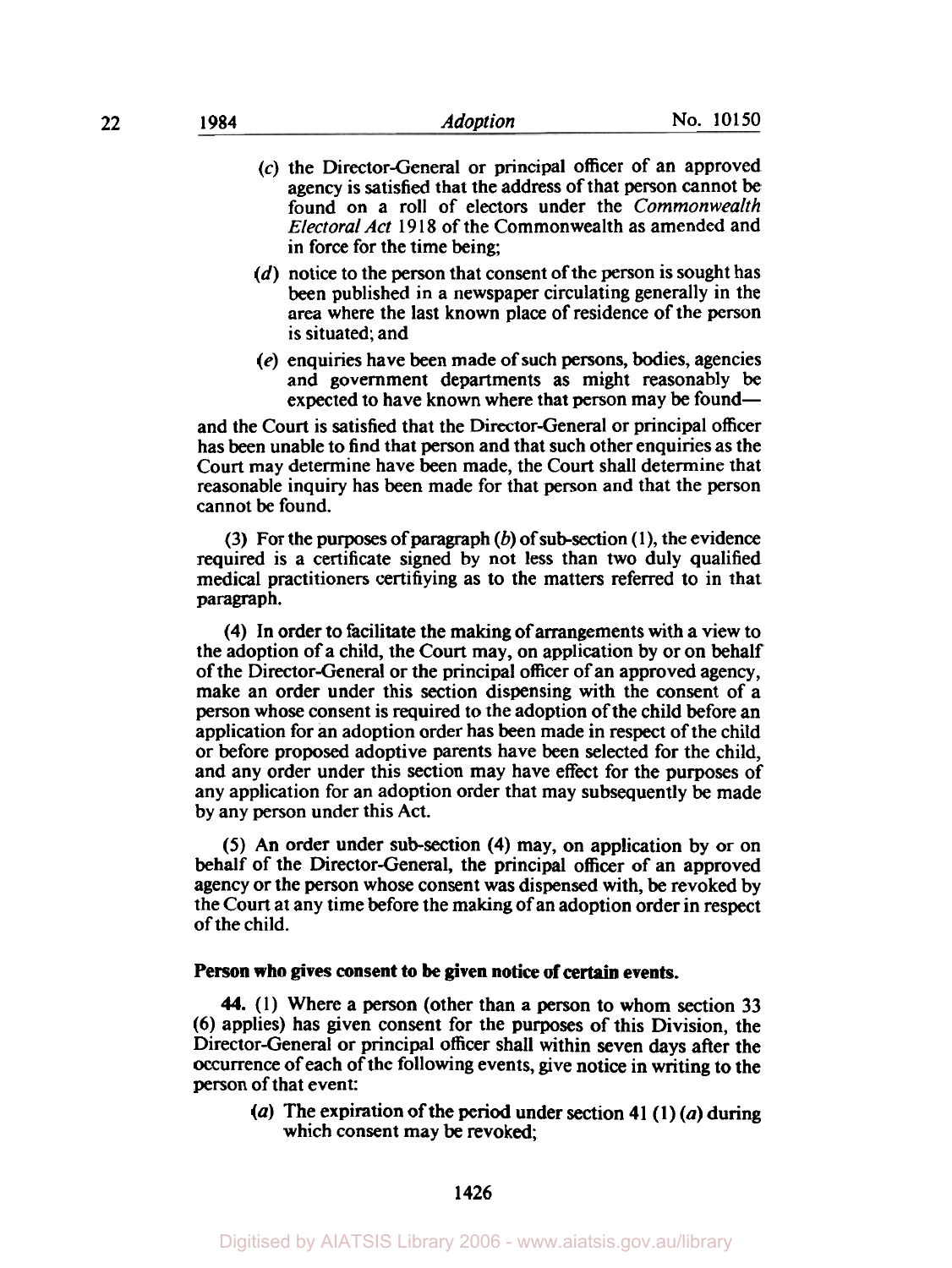- *(b)* The placement of the child to whom the consent relates with a proposed adoptive parent or adoptive parents;
- **(c)** The termination of such a placement;
- (d) The renunciation by the Director-General or principal officer of guardianship of the child;
- (e) Where the child to whom the consent relates dies before an adoption order is made, the death of the child;
- $(f)$  The making of an order for the adoption of the child.

(2) The Director-General or principal officer is not required to give notice under sub-section (1) of an event (other than renunciation of guardianship) of which the person has, in writing, whether in the instrument of consent or otherwise, expressed the wish not to be given notice.

# **Division 4-Care of Child**

# **Care of child awaiting adoption.**

- **45. (1)** Where-
	- *(a)* a person whose consent to the adoption of a child is required under this Act proposes to give that consent; or
	- (b) a person has given consent to the adoption of a child but the consent of another person is required, or has to be dispensed with, before an adoption order can be made-

and a person having the custody or guardianship of the child has authorized the Director-General or the principal officer to exercise any rights of custody in respect of the child, that authority ceases—

- $(c)$  subject to sub-section  $(2)$ , on the expiration of six months after the authority is given;
- $(d)$  if the person withdraws consent to the adoption;
- (e) when all consents required for the adoption have been given or been dispensed with;
- $(f)$  upon revocation of the authority by the person who gave it; or
- (g) upon the person who gave the authority ceasing to be entitled to custody or guardianship of the child-

whichever first occurs.

(2) The period of six months may from time to time be extended, by the agreement of the person who gave the authority and the Director-General or principal officer for further **periods,** not exceeding six months, but the total of the periods for which the authority is given or renewed shall not exceed eighteen months from the time when the first authority was given.

(3) Where an authority given under subsection **(1)** ceases, the Director-General or the principal officer shall-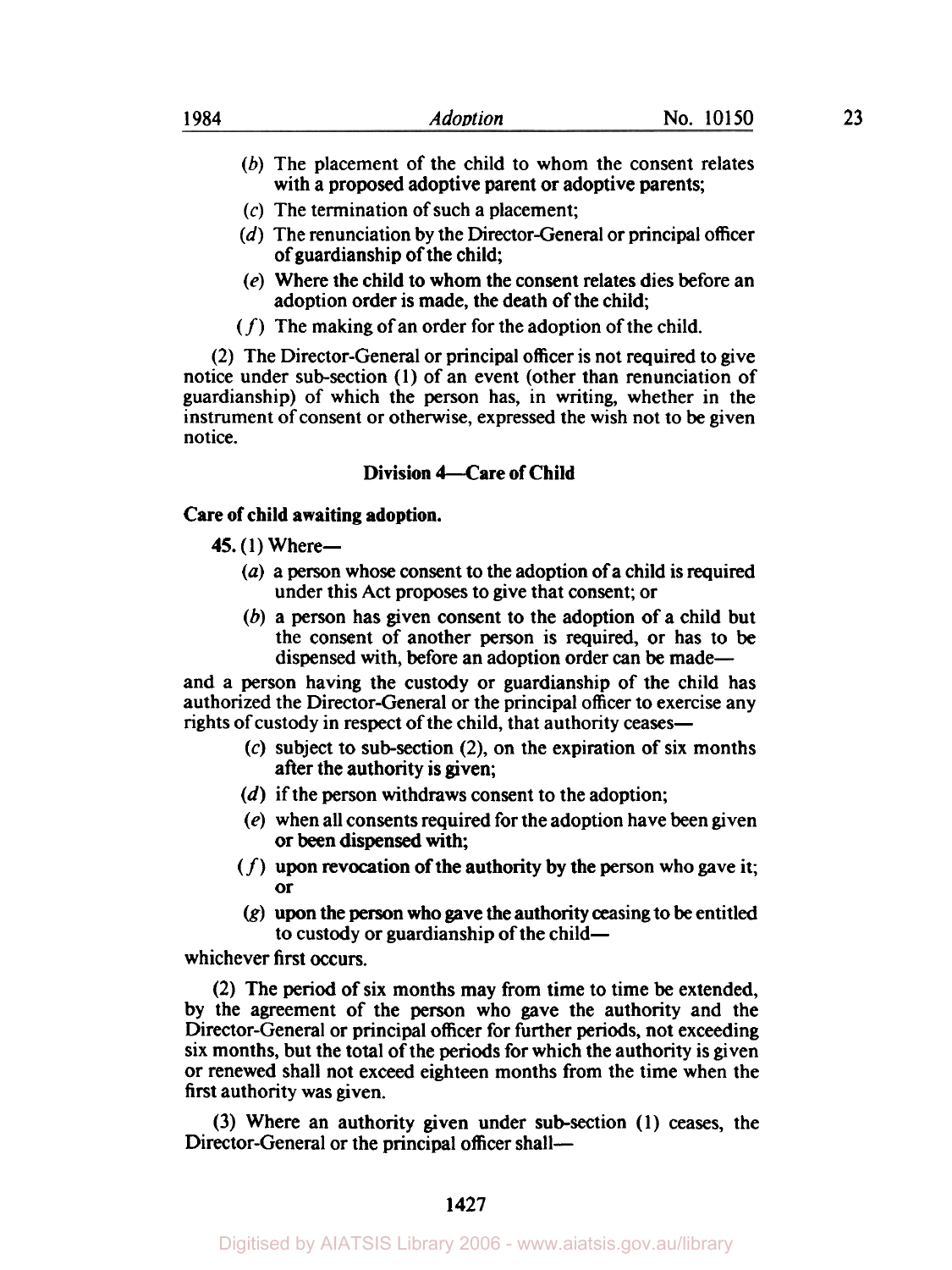- *(a)* deliver the child to a person who at that time is entitled to the custody or guardianship of the child; or
- $(b)$  where such a person cannot after reasonable enquiry be found, take such steps as are necessary to admit the child to the care of the Department of Community Welfare Services under the *Community Welfare Services Act* **1970.**

## **Guardianship of child awaiting adoption.**

**No. 7147. s. 31.** 

*46.* **(1)** Where each person whose consent to the adoption of a child is required under section **33** has consented to the adoption of the child or the consent has been dispensed with under this Act, the Director-General or, where an approved agency is authorized to make arrangements with a view to the adoption of the child, the principal officer of that agency, shall **be** the guardian of the child for all purposes (other than the purposes of section **33)** to the exclusion of all other persons until-

- *(a)* an adoption order is made in respect of the child;
- (b) the Director-General or principal officer renounces guardianship of the child under subsection **(4);**
- *(c)* the Director-General or principal officer by writing under the hand of the Director-General or principal officer releases the child to the parents or to one of the parents of the child;
- *(d)* in the *case* of any consent *so* given, the instrument of consent is lawfully revoked,
- *(e)* where the Director-General or principal officer has given notice under section **38** to each person who has given consent, at the expiration of **140** days after the Director-General or principal officer gave the notice or notices; or
- *(f)* the Court, by order, makes other provision for the guardianship of the child.

(2) Except where a child is on placement with a view to adoption, a release in writing of a child under subsection **(1)** to the parents or to one of the parents of the child revokes any consent given by the parents or either of them to the adoption of the child.

- **(3)** Sub-section **(1)** does not apply to or in relation to-
	- *(a)* a child the adoption of whom by a spouse of **a** parent of the child or by a relative, or by a relative and the spouse of the relative, of the child is being negotiated or arranged; or
	- *(b)* a child who is a ward of the Department of Community Welfare Services within the meaning of the *Community Welfare Services Act* **1970** or who is under the guardianship of a person by reason of provisions of an Act of another State or of a Territory corresponding to the provisions of the *Community Welfare Services Act* **1970** by reason of which a child may be such a ward.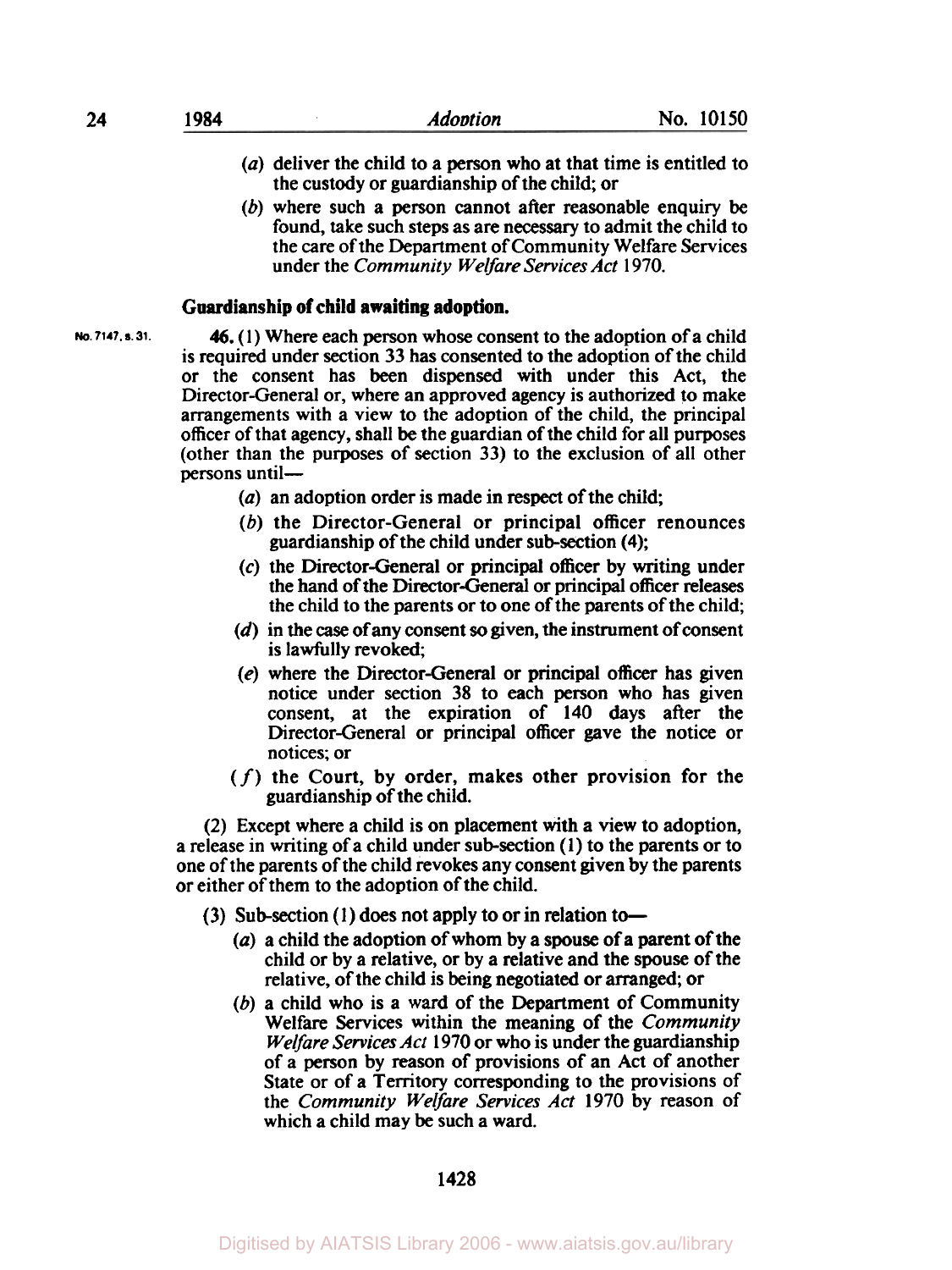**(4)** Where the Director-General or a principal officer of an approved agency receives from an officer in another State or a Territory whose powers, functions and duties correspond with those of the Director-General or principal officer under this Act-

- *(a)* a notice that application will be made in that State or Territory under provisions corresponding with this Act for the adoption of a child who is under the guardianship of the Director-General or a principal officer by virtue of the provisions of subsection **(1);** and
- *(p)* a request that the Director-General or principal officer renounce guardianship of the child-

the Director-General or principal officer may, if the consent has become irrevocable and the Director-General or principal officer thinks it in the best interests of the child **so** to do, by instrument in writing signed by the Director-General or principal officer renounce guardianship of the child.

*(5)* Forthwith after signing an instrument of renunciation under subsection **(4),** the Director-General or principal officer shall send the instrument by certified mail to the officer in the other State or Territory together with the consent to adoption executed in Victoria with respect to the child by virtue of which the Director-General or principal officer is the guardian of the child and shall thereupon *cease* to be guardian of the child for the purposes of this Act.

*(6)* Where application is to be made under this Act for the adoption of a child who is under the guardianship of some officer or person in another State or in a Territory pursuant to provisions corresponding with the provisions of this Division whose powers, functions and duties correspond with those of the Director-General under this Act or of the principal officer of an approved agency, the Director-General or principal officer may notify such officer or person of the application and request the officer or person in writing to renounce guardianship of the child and to forward to the Director-General or principal officer for use in the proceedings on the application the consent excecuted in that State or Territory with respect to the child.

**(7)** Upon receiving from any such officer or person an instrument in writing executed by such officer or person renouncing the guardianship of a child referred to in subsection (6) the Director-General or principal officer shall become and be the guardian of the child in all respects as if the consent to adoption executed in that State or Territory and forwarded with the instrument of renunciation were a consent given in accordance with Division 3 in Victoria on the day the consent purports to have been signed and attested in that State or Territory.